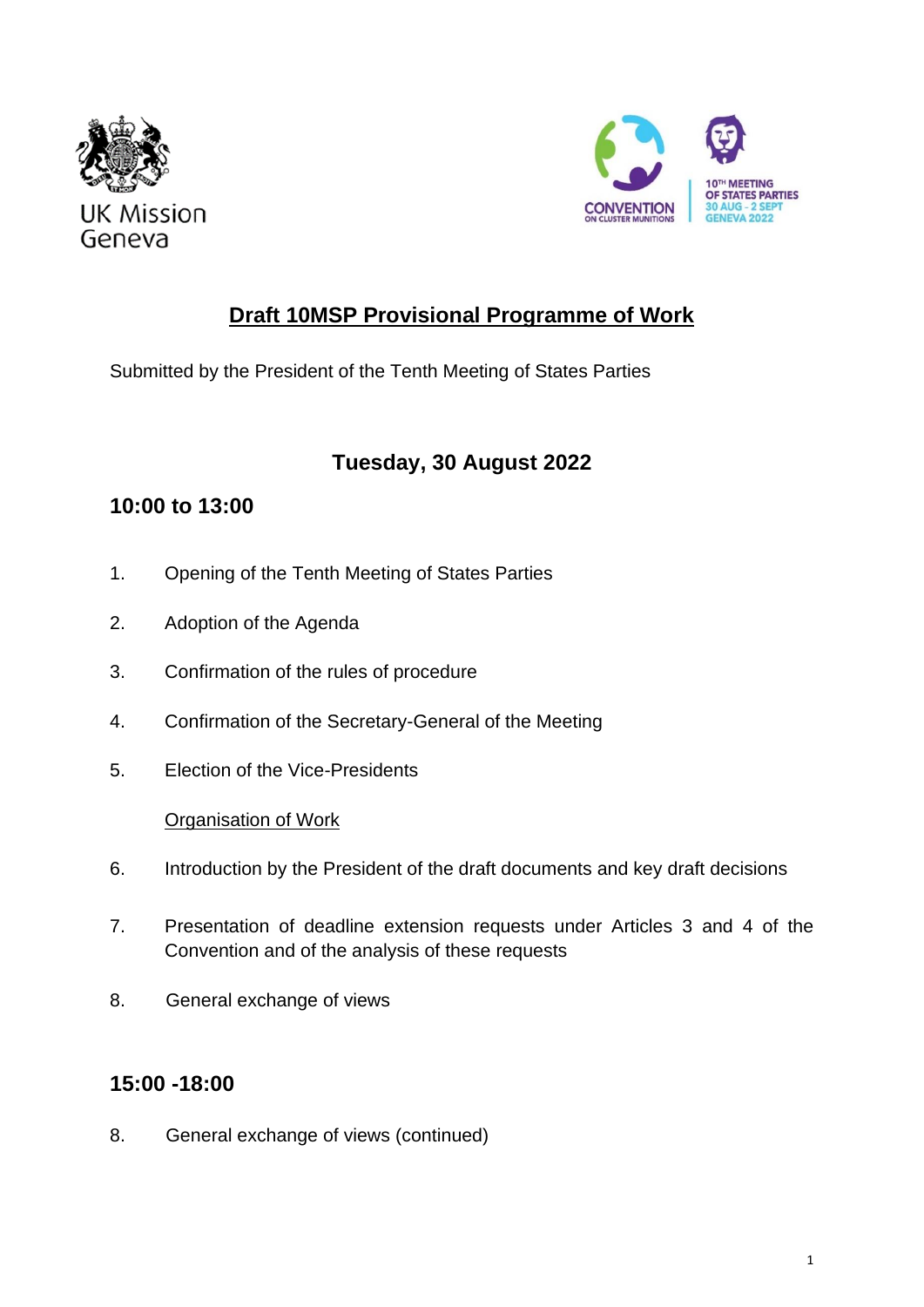## **Wednesday, 31 August 2022**

### **10:00 to 13:00**

- 9. Review of the status and operation of the Convention and other matters important for achieving the aims of the Convention
	- (a) Universalization
	- (b) Storage and Stockpile Destruction

### **15:00 -18:00**

- 9. Review of the status and operation of the Convention and other matters important for achieving the aims of the Convention
	- (c) Clearance and destruction of cluster munitions remnants and risk reduction education
	- (d) Victim Assistance

## **Thursday, 1 September 2022**

### **10:00 – 13:00**

- 9. Review of the status and operation of the Convention and other matters important for achieving the aims of the Convention
	- (e) International Cooperation and Assistance
	- (f) Transparency Measures
	- (h) National Implementation Measures